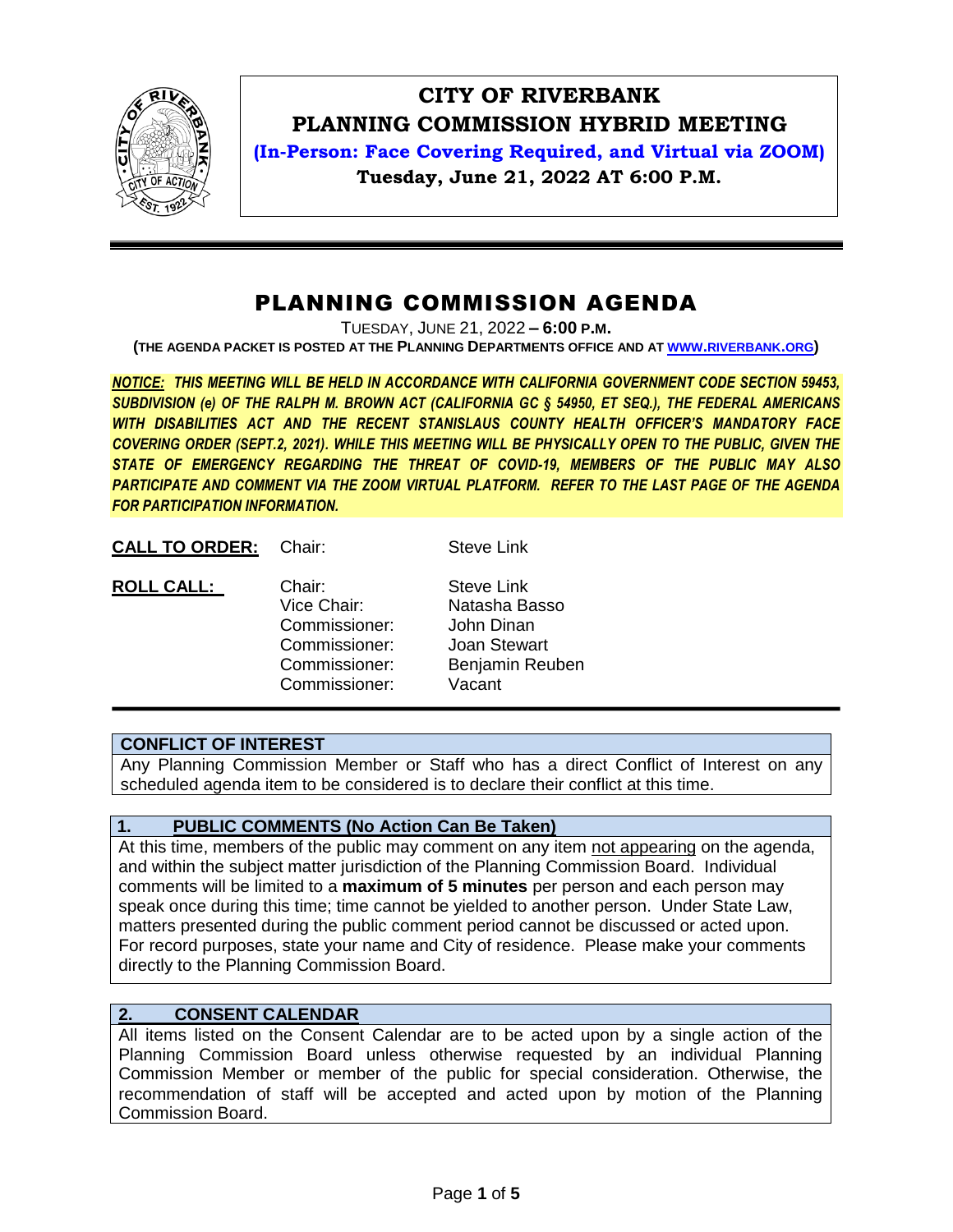- **Item 2.1:** Posting of the Agenda. The Agenda for the June 21, 2022 Planning Commission Meeting was posted on the City Community Center bulletin board, City Hall North & South bulletin boards, Post Office, city website, and emailed to the Library on June 17, 2022.
- **Item 2.2:** Approval of the June 21, 2022 Agenda. This provides an opportunity for the Planning Commission or Staff to recommend that an item be placed on the agenda for discussion or to adjust the proposed agenda to allow an item to be taken out of order.

**Recommendation:** Approval by roll call vote.

1st\_\_\_\_\_\_\_\_\_\_\_\_\_\_\_\_\_\_\_\_\_\_\_\_\_\_\_\_\_\_\_ 2nd \_\_\_\_\_\_\_\_\_\_\_\_\_\_\_\_\_\_\_\_\_\_\_\_\_\_\_\_\_\_\_

**Item 2.3:** Approval of the Minutes of the April 19, 2022 Planning Commission Meeting, having been read by the individual Commissioners and stands approved as submitted. *Abstain from voting: None.*

**Recommendation:** Approval by roll call vote.

 $1$ st $2$ nd  $\underline{\hspace{1cm}}$ 

**Item 2.4:** Resolution of Appreciation for Mallorie Fenrich – Recognition of her service to the City of Riverbank as Planning Commissioner.

**Recommendation:** Approval by roll call vote.

 $1$ st $2$ nd  $\overline{\phantom{a}}$ 

#### **3. PLANNING COMMISSION PUBLIC HEARINGS**

The public notice for Items 3.1 and 3.2 was published on June 8, 2022 in the Riverbank News.

**Item 3.1: Conditional Use Permit 02-2022 (Dept. File #22-0014) – Janet Smallen and Randy Rocha, Daily Dose – 3310 Santa Fe Street (APN 132-012-002).** The applicant requests a CUP (License Type 41 – On-Sale Beer and Wine, Eating Establishment) to serve beer and wine at the new Daily Dose cafe. Property is located at 3310 Santa Fe Street, APN: 132-012-002. The proposed project will not have a significant effect on the environment and is categorically exempt under Article 19 Section 15332 (a-e) Infill Development.

#### **Recommendation:** Approve Resolution 2022-007 to approve the Conditional Use Permit for beer and wine sales.

 $1$ st $2$ nd  $\underline{\hspace{1cm}}$   $2$ nd  $\underline{\hspace{1cm}}$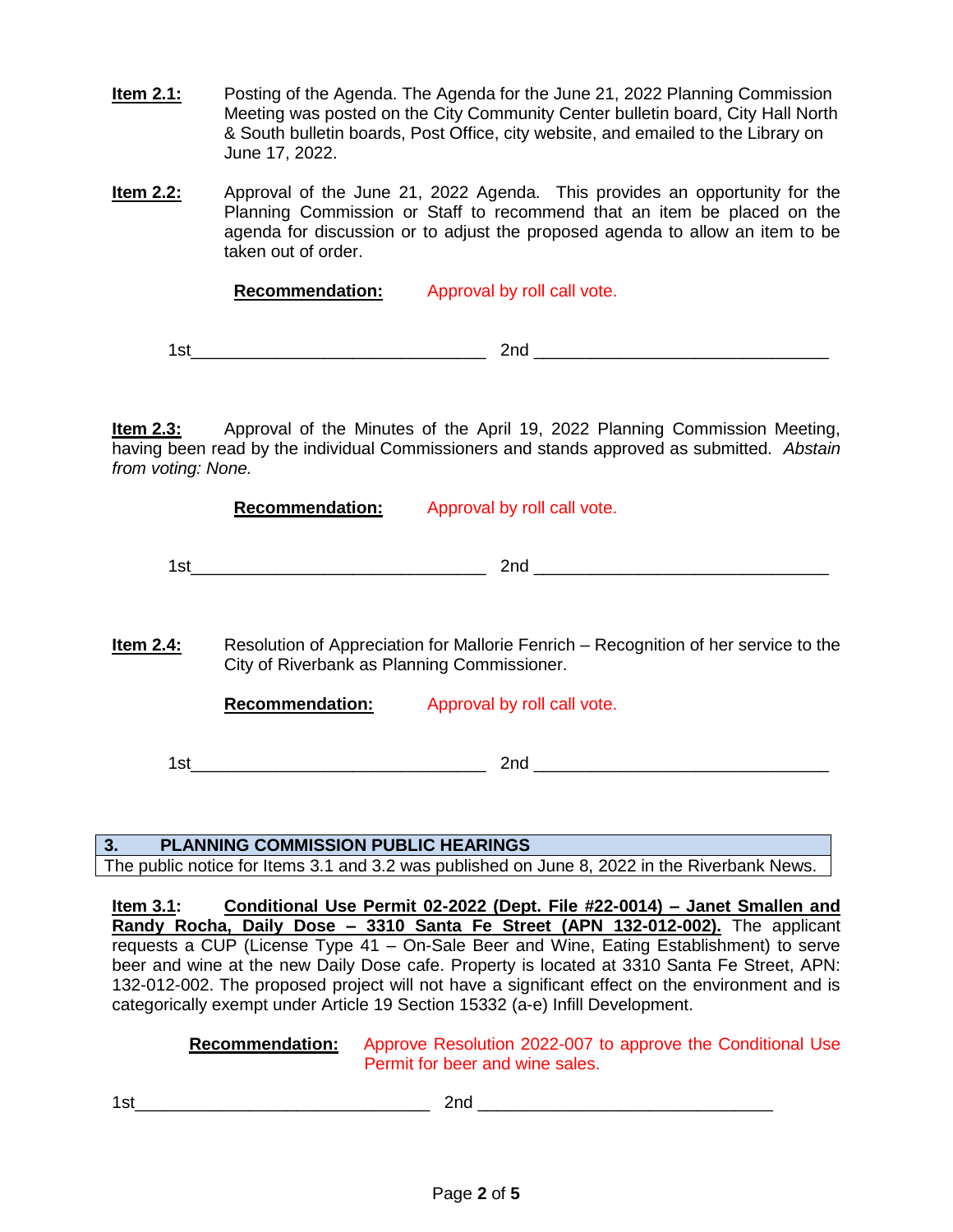**Item 3.2: Architecture and Site Plan Review 04-2021 / File #21-0020 – Monschein Showroom.** The Project consists of the Architecture and Site Plan Review of a new showroom and office building of approximately 12,000 square feet. The existing showroom on-site will be demolished. The project is located at 6344 Roselle Avenue (APN 132-039-020). This Architecture and Site Plan Review was analyzed pursuant to the California Environmental Quality Act (CEQA). Per Section 15332 (a-e), Class 32 In-Fill Development Projects, the Project is categorically exempt.

> **Recommendation:** Approve Resolution 2022-008 to approve the Architecture and Site Plan Review of a new showroom and office building.

1st\_\_\_\_\_\_\_\_\_\_\_\_\_\_\_\_\_\_\_\_\_\_\_\_\_\_\_\_\_\_\_ 2nd \_\_\_\_\_\_\_\_\_\_\_\_\_\_\_\_\_\_\_\_\_\_\_\_\_\_\_\_\_\_\_

#### 4**. PLANNING COMMISSION COMMENTS**

None.

### 5**. COUNTY REFERRAL/CORRESPONDENCE/INFORMATION (Information only – No Action)**

None.

#### **6. STAFF COMMENTS (Information Only – No Action)**

None.

**7. ADJOURNMENT Next Regular Planning Commission meeting – July 19, 2022 @ 6:00 pm**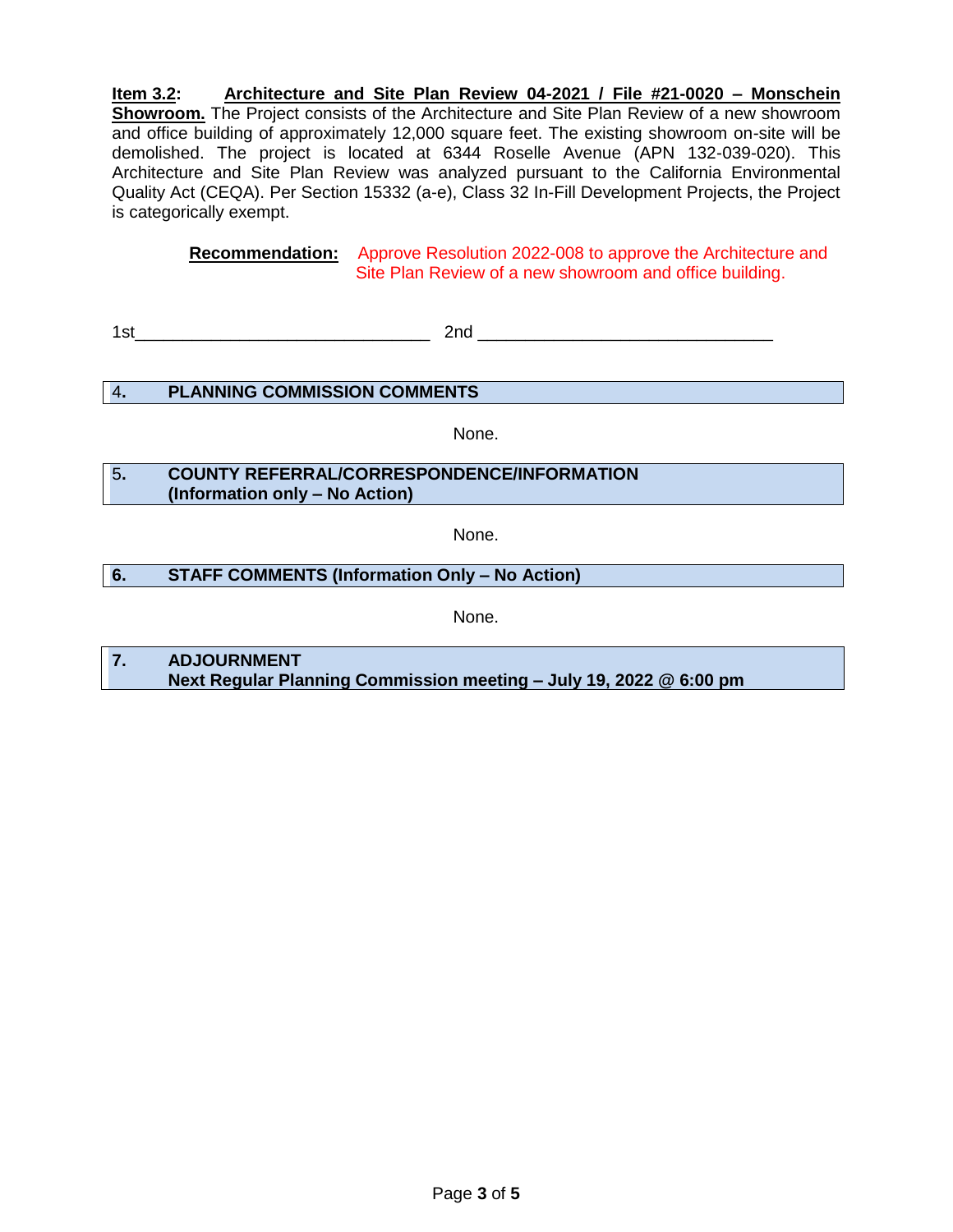#### **AFFIDAVIT OF POSTING**

**I hereby certify under penalty of perjury, under the laws of the State of California that the foregoing agenda was posted 72 hours prior to the meeting in accordance to the California Ralph M. Brown Act. Posted this 16th day of June, 2022 /s/**Donna M. Kenney, Planning and Building Manager, City of Riverbank

**NOTICE REGARDING AMERICANS WITH DISABILITIES ACT**: In compliance with the Americans with Disabilities Act, if you need special assistance to participate in this meeting, please contact the Administration Dept. at (209) 863-7122 or the City Clerk at [cityclerk@riverbank.org](mailto:cityclerk@riverbank.org) at least (48) hours prior to the meeting to enable the City to make reasonable arrangements. A notification of 48 hours before the meeting will enable the City to make reasonable arrangements to ensure any special needs are met. [28 CFR 35.102- 35.104 ADA Title II].

**NOTICE REGARDING NON-ENGLISH SPEAKERS:** Pursuant to California Constitution Article III, Section IV, establishing English as the official language for the State of California, and in accordance with California Code of Civil Procedures Section 185, which requires proceedings before any State Court to be in English, notice is hereby given that all proceedings before the City of Riverbank City Planning Commission shall be in English and anyone wishing to address the Planning Commission is required to have a translator present who will take an oath to make an accurate translation from any language not English into the English language. (Exception: When a State statute requires that at a public hearing that includes a substantial number of the population that are not able to speak or understand English, the City should provide interpreters. This determination is left at the discretion of the City.)

#### **GENERAL INFORMATION**

**MEETING SCHEDULE:** The Planning Commission meets on the third Tuesday of each month at 6:00 p.m.

**COMMISSION AGENDA & REPORTS:** The Planning Commission agenda is posted pursuant to the California Brown Act, which only requires agenda title pages to be posted near the entrance of the location where the meeting is to be held and, when technologically able, on the City's website. Additional documents, that are not privileged, may be provided by the City in its efforts of transparency to keep the public well informed. The agenda packet (agenda plus supporting documents) are posted for public review at the Development Services Department, 6617 Third Street, Riverbank, CA and at [www.riverbank.org](http://www.riverbank.org/) upon distribution to a majority of the Planning Commission. A subscription to receive the agenda can be purchased for a nominal fee through the City Clerk's Office.

**PUBLIC HEARINGS:** In general, a public hearing is an open consideration within a meeting of the Planning Commission Board, for which special notice has been given and may be required. During a specified portion of the hearing, any resident or concerned individual is invited to present protests or offer support for the subject under consideration.

**City Hall Hours:** City Hall is open to the public Monday through Thursday, 7:30 am – 5:30 pm. **QUESTIONS:** Contact the Developmental Services Department at (209) 863-7191.

Any documents that are not privileged or part of a Closed Session provided to a majority of the Planning Commission Board after distribution of the agenda packet, regarding any item on this agenda, will be immediately made available for public inspection at the City Clerk's Office, 6707 Third Street, Suite A, Riverbank, CA, during normal business hours and posted on the City's Planning Commission agenda webpage **<http://www.riverbank.org/agendacenter>**.